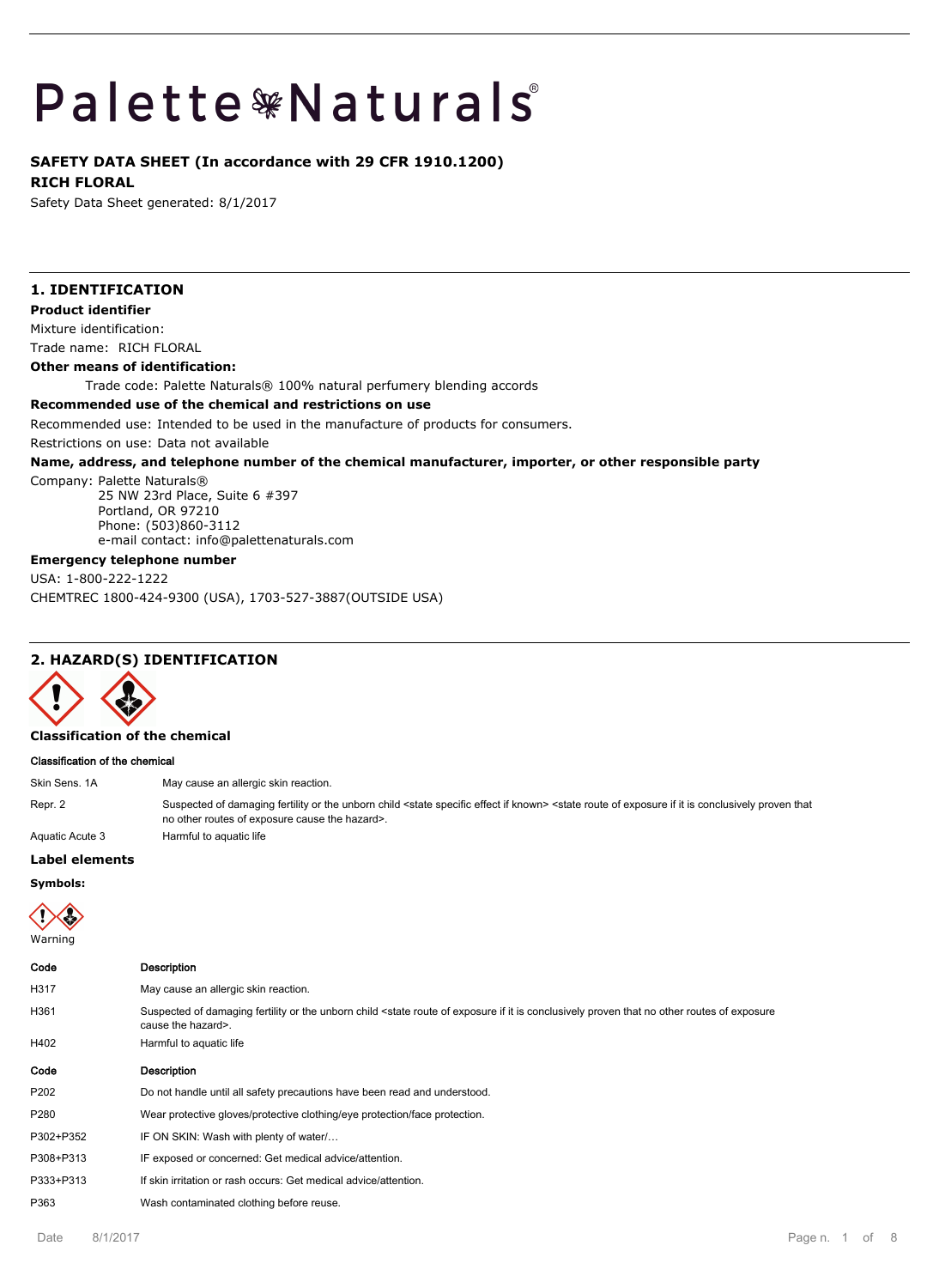# **Ingredient(s) with unknown acute toxicity:**

#### None

#### **Hazards not otherwise classified identified during the classification process:**

None

# **3. COMPOSITION/INFORMATION ON INGREDIENTS**

#### **Substances**

Data not available

#### **Mixtures**

**List of components**

Hazardous components within the meaning of 29 CFR 1910.1200 and related classification:

| שווטעוועטווואט וט ושב |                                                        |                                                    |                                                                                                             |                            |
|-----------------------|--------------------------------------------------------|----------------------------------------------------|-------------------------------------------------------------------------------------------------------------|----------------------------|
| Qty                   | Name                                                   | Ident. Numb.                                       | Classification                                                                                              | <b>Registration Number</b> |
| $1-5%$                | BETA-CARYOPHYLLENE                                     | CAS:87-44-5<br>EC:201-746-1                        | Asp. Tox. 1, H304; Skin Sens. 1B, H317                                                                      |                            |
| $1-5%$                | <b>BENZYL BENZOATE</b>                                 | CAS:120-51-4<br>EC:204-402-9<br>Index:607-085-00-9 | Acute Tox. 4, H302; Aquatic Acute 1, H400;<br>Aquatic Chronic 2, H411                                       |                            |
| $1-5%$                | <b>BENZYL SALICYLATE</b>                               | CAS:118-58-1<br>EC:204-262-9                       | Aquatic Chronic 3, H412; Skin Sens. 1B,<br>H317; Eye Irrit. 2B, H320; Aquatic Acute 2,<br>H401              | 01-2119969442-31 / -       |
| $1-5%$                | <b>GERANYL ACETATE</b>                                 | CAS: 105-87-3<br>EC:203-341-5                      | Skin Irrit. 2, H315; Aquatic Chronic 3, H412; 01-2119973480-35 / -<br>Skin Sens. 1, H317                    |                            |
| $1-5%$                | <b>FARNESOL</b>                                        | CAS:4602-84-0<br>EC:225-004-1                      | Skin Irrit. 2, H315; Eye Irrit. 2A, H319; Skin<br>Sens. 1B, H317                                            |                            |
| $0.1 - 1 %$           | P-METHYLANISOLE (p-Cresyl Methyl Ether)<br>$(REP2 - )$ | CAS:104-93-8<br>EC:203-253-7                       | Flam. Lig. 3, H226; Acute Tox. 4, H302; Skin<br>Irrit. 2, H315; Repr. 2, H361; Aquatic Chronic<br>3, H412   |                            |
| $0.1 - 1 \%$          | <b>ISOEUGENOL</b>                                      | CAS:97-54-1<br>EC:202-590-7                        | Acute Tox. 4, H302; Acute Tox. 4, H312; Skin<br>Irrit. 2, H315; Eye Irrit. 2A, H319; Skin Sens.<br>1A, H317 |                            |
| $0.1 - 1 %$           | <b>GERANIOL</b>                                        | CAS: 106-24-1<br>EC:203-377-1                      | Skin Irrit. 2, H315; Eye Dam. 1, H318; Skin<br>Sens. 1, H317; Aquatic Acute 3, H402                         | 01-2119552430-49/-         |

#### **4. FIRST AID MEASURES**

# **Description of first aid measures**

In case of skin contact:

Immediately take off all contaminated clothing.

Remove contaminated clothing immediatley and dispose off safely.

#### In case of eyes contact:

Wash immediately with water.

In case of Ingestion:

Do not induce vomiting, get medical attention showing the MSDS and label hazardous.

In case of Inhalation:

Remove casualty to fresh air and keep warm and at rest.

# **Most important symptoms/effects, acute and delayed**

Data not available

**Indication of any immediate medical attention and special treatment needed**

In case of accident or unwellness, seek medical advice immediately (show directions for use or safety data sheet if possible).

#### **5. FIRE-FIGHTING MEASURES**

#### **Extinguishing media**

Suitable extinguishing media:

Water

Carbon dioxide (CO2).

#### **Unsuitable extinguishing media:**

None in particular.

#### **Specific hazards arising from the chemical**

Do not inhale explosion and combustion gases.

Burning produces heavy smoke.

Hazardous combustion products: Data not available

Explosive properties: Data not available

Oxidizing properties: Data not available

# **Special protective equipment and precautions for fire-fighters**

Use suitable breathing apparatus .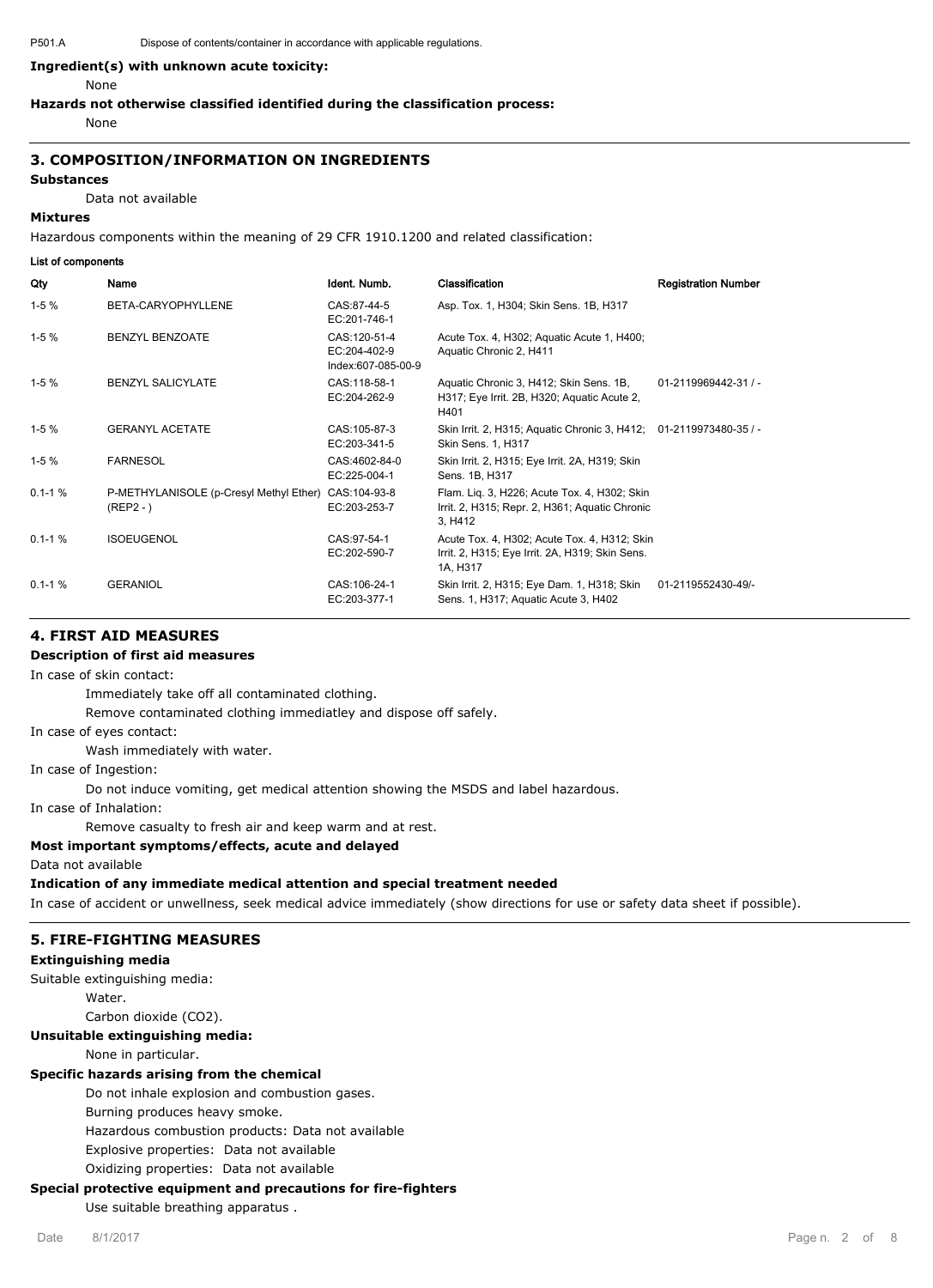Collect contaminated fire extinguishing water separately. This must not be discharged into drains. Move undamaged containers from immediate hazard area if it can be done safely.

#### **6. ACCIDENTAL RELEASE MEASURES**

#### **Personal precautions, protective equipment and emergency procedures**

Wear personal protection equipment.

Remove persons to safety.

See protective measures under point 7 and 8.

#### **Methods and material for containment and cleaning up**

Suitable material for taking up: absorbing material, organic, sand Wash with plenty of water.

#### **7. HANDLING AND STORAGE Precautions for safe handling**

Avoid contact with skin and eyes, inhaltion of vapours and mists.

Exercise the greatest care when handling or opening the container.

Don't use empty container before they have been cleaned.

Before making transfer operations, assure that there aren't any incompatible material residuals in the containers.

Contamined clothing should be changed before entering eating areas.

Do not eat or drink while working.

See also section 8 for recommended protective equipment.

#### **Conditions for safe storage, including any incompatibilities**

Store in a tightly closed container in a cool, dry, well-ventilated area, Away from heat sources.

Storage temperature: Data not available

Incompatible materials:

None in particular.

Instructions as regards storage premises:

Adequately ventilated premises.

# **8. EXPOSURE CONTROLS/PERSONAL PROTECTION**

# **Control parameters**

#### No Data Available

Appropriate engineering controls: Data not available

# **Individual protection measures**

Eye protection:

Use close fitting safety goggles, don't use eye lens.

Protection for skin:

Use clothing that provides comprehensive protection to the skin, e.g. cotton, rubber, PVC or viton.

Protection for hands:

Use protective gloves that provides comprehensive protection, e.g. P.V.C., neoprene or rubber.

Respiratory protection:

Data not available

# **9. PHYSICAL AND CHEMICAL PROPERTIES**

# **Information on basic physical and chemical properties**

Physical State Liquid Appearance and colour: & Light Yellow Odor: Conform Odour threshold: Data not available pH: Data not available Melting point / freezing point: Data not available Initial boiling point and boiling range: Data not available Flash point: > 93°C / 200°F Evaporation rate: Data not available Upper/lower flammability or explosive limits: Data not available Vapour density: Data not available Vapour pressure: Data not available Relative density: 0.94 g/ml Solubility in water: Data not available Solubility in oil: Data not available Partition coefficient (n-octanol/water): Data not available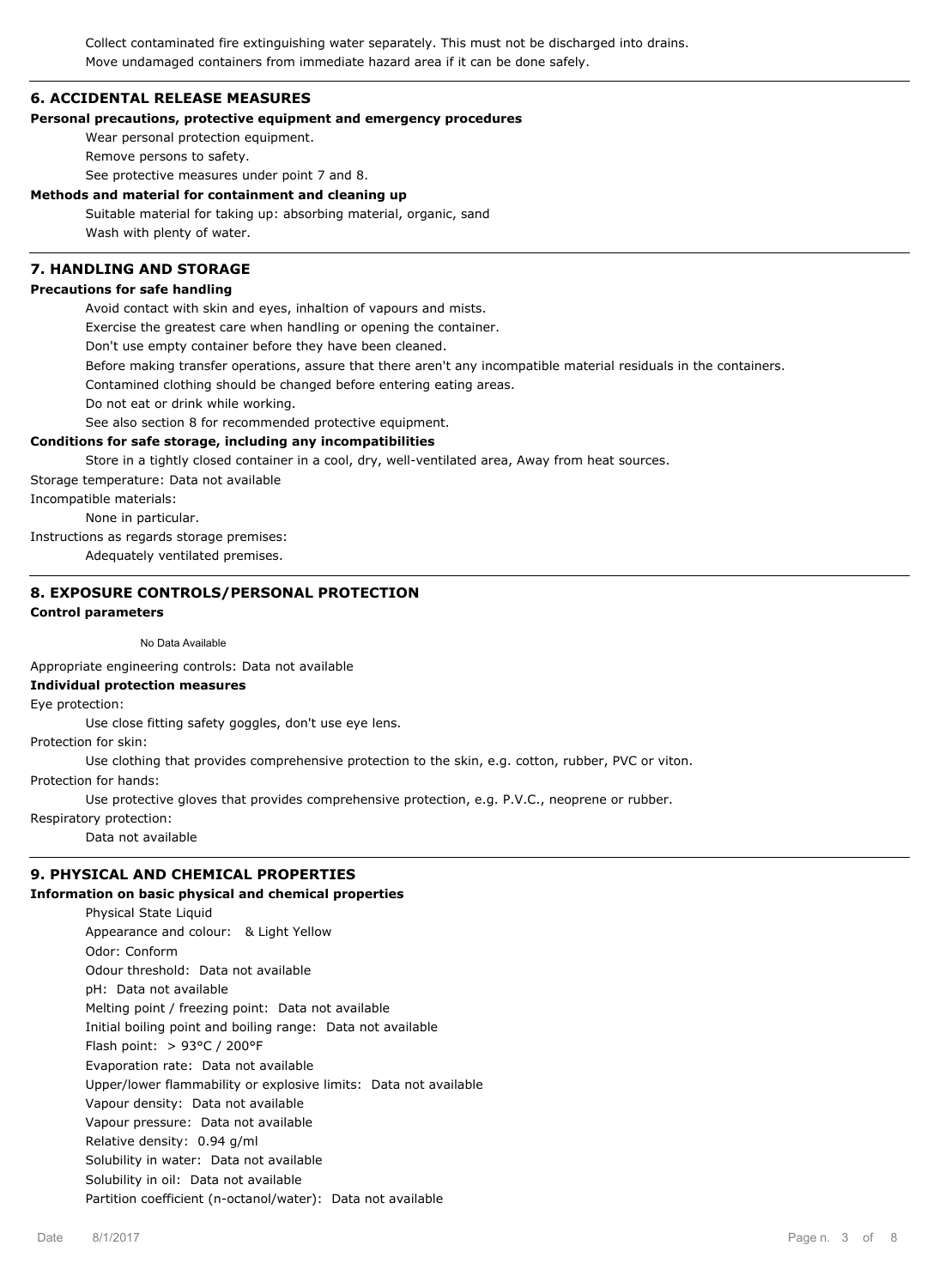Auto-ignition temperature: Data not available Decomposition temperature: Data not available Viscosity: Data not available Explosive properties: Data not available Oxidizing properties: Data not available Solid/gas flammability: Data not available Specific Gravity @20°C = 0.9400 Refractive Index =  $1.4655$ 

# **Other information**

Substance Groups relevant properties Data not available Miscibility: Data not available Fat Solubility: Data not available Conductivity: Data not available

# **10. STABILITY AND REACTIVITY**

# **Reactivity**

Stable under normal conditions

#### **Chemical stability**

Data not Available.

#### **Possibility of hazardous reactions**

None.

#### **Conditions to avoid**

Stable under normal conditions.

# **Incompatible materials**

None in particular.

# **Hazardous decomposition products**

None.

# **11. TOXICOLOGICAL INFORMATION**

**Toxicological information on main components of the mixture:**

# **Information on toxicological effects**

#### **Toxicological information of the mixture:**

There is no toxicological data available on the mixture. Consider the individual concentration of each component to assess toxicological effects resulting from exposure to the mixture.

| resueciegical information on main comp |                                  |
|----------------------------------------|----------------------------------|
| <b>BENZYL BENZOATE</b>                 | LD50 Skin Rabbit = 4000mg/kg     |
|                                        | LD50 Skin Rat = $4000$ mg/kg     |
|                                        | LD50 Oral Rat = 1700.00000mg/kg  |
|                                        |                                  |
| <b>BENZYL SALICYLATE</b>               | LD50 Oral Rat = 2227mg/kg        |
|                                        | LD50 Skin Rabbit = 14150mg/kg    |
|                                        |                                  |
| <b>GERANYL ACETATE</b>                 | LD50 Oral Rat = $6330$ mg/kg     |
|                                        |                                  |
| <b>FARNESOL</b>                        | LD50 Oral Rat = $6g/kg$          |
|                                        |                                  |
| P-METHYLANISOLE (p-Cresyl              | LC50 Inhalation Rat > 6.1mg/l 4h |
| Methyl Ether) (REP2 - )                | LD50 Oral Rat = 1920mg/kg        |
|                                        | LD50 Skin Rabbit > 5000mg/kg     |
|                                        |                                  |
| <b>ISOEUGENOL</b>                      | LD50 Oral Rat = 1560mg/kg        |
|                                        |                                  |
| <b>GERANIOL</b>                        | LD50 Oral Rat = $3600$ mg/kg     |
|                                        | LD50 Skin Rabbit > 5000mg/kg     |
|                                        |                                  |

#### **If not differently specified, the information required in the regulation and listed below must be considered as N.A.**

a) acute toxicity

b) skin corrosion/irritation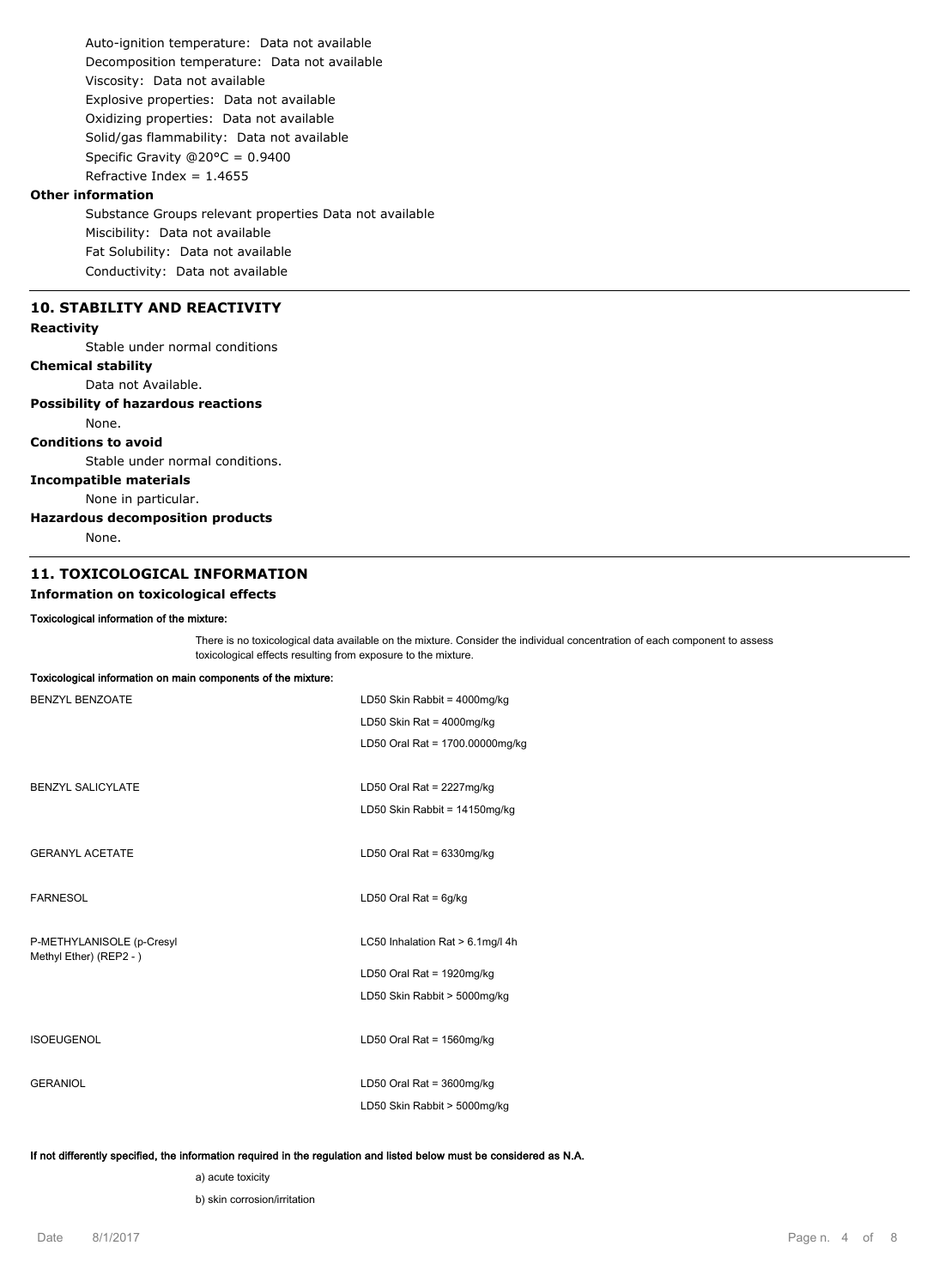c) serious eye damage/irritation

- d) respiratory or skin sensitisation
- e) germ cell mutagenicity
- f) carcinogenicity
- g) reproductive toxicity
- h) STOT-single exposure
- i) STOT-repeated exposure
- j) aspiration hazard

# **Substance(s) listed on the IARC Monographs:**

None

**Substance(s) listed as OSHA Carcinogen(s):**

None

#### **Substance(s) listed as NIOSH Carcinogen(s):**

None

# **Substance(s) listed on the NTP report on Carcinogens:**

GERANYL ACETATE

ISOEUGENOL

# **12. ECOLOGICAL INFORMATION**

#### **Toxicity**

Adopt good working practices, so that the product is not released into the environment. Eco-Toxicological Information:

#### **List of Eco-Toxicological properties of the components**

| Quantity     | Component                                              | Ident. Numb.                         | <b>Ecotox Data</b>                                  |
|--------------|--------------------------------------------------------|--------------------------------------|-----------------------------------------------------|
| $0.1 - 1 \%$ | P-METHYLANISOLE (p-Cresyl Methyl Ether)<br>$(REP2 - )$ | CAS: 104-93-8 -<br>EINECS: 203-253-7 | EC50 Daphnia Daphnia magna Straus= 44.2mg/L 48 Hr   |
|              |                                                        |                                      | EC50 Algae Desmodesmus subspicatus= 320mg/L 72H     |
|              |                                                        |                                      | LC50 Fish Leuciscus idus= 46mg/L 96 Hr static 46-10 |
|              |                                                        |                                      |                                                     |

# **Persistence and degradability**

Data not available

#### **Bioaccumulative potential**

Data not available

#### **Mobility in soil**

Data not available

# **Other adverse effects**

Data not available

# **13. DISPOSAL CONSIDERATIONS**

#### **Waste treatment methods**

Any disposal practice must be in compliance with local, state and federal laws and regulations (contact local or state environmental agency for specific rules). Do not dump into sewers, any body of water or onto the ground.

Recover, if possible. Send to authorised disposal plants or for incineration under controlled conditions. In so doing, comply with the local and national regulations currently in force.

# **14. TRANSPORT INFORMATION**

#### **UN number**

ADR-UN number: N/A DOT-UN Number: N/A IATA-Un number: N/A IMDG-Un number: N/A

# **UN proper shipping name**

ADR-Shipping Name: N/A DOT Proper Shipping Name: N/A IATA-Technical name: N/A IMDG Technical Name: N/A

# **Transport hazard class(es)**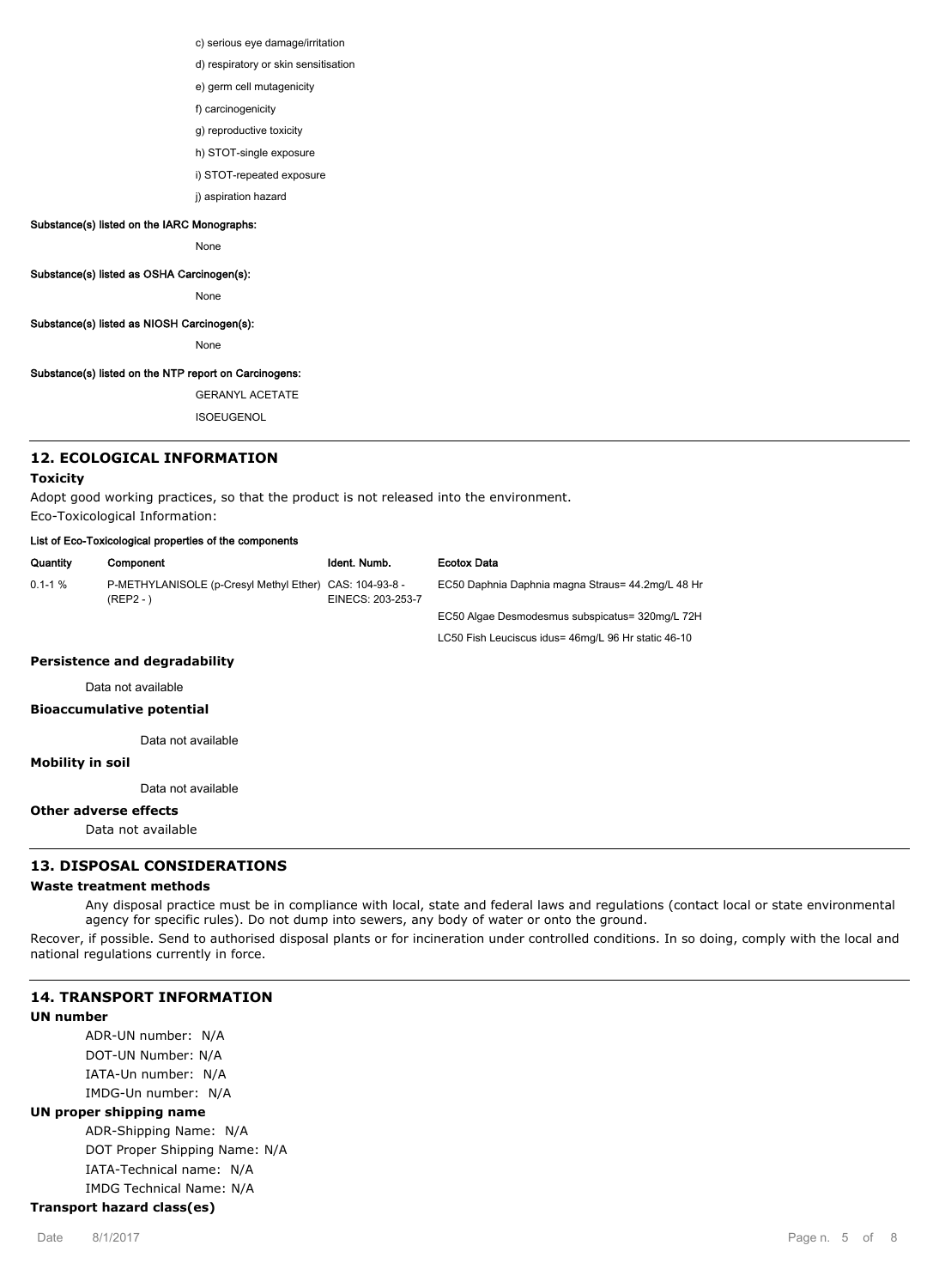ADR-Class: N/A DOT Hazard Class: N/A IATA-Class: N/A IMDG-Class: N/A **Packing group** ADR-Packing Group: N/A ADR exempt: N/A IATA-Packing group: N/A IMDG-Packing group: N/A **Environmental hazards** Marine pollutant: No Environmental Pollutant: Data not available **Transport in bulk according to Annex II of MARPOL73/78 and the IBC Code** Data not available **Special precautions** Department of Transportation (DOT): DOT-Special Provision(s): N/A DOT Label(s): N/A DOT Symbol: N/A DOT Cargo Aircraft: N/A DOT Passenger Aircraft: N/A DOT Bulk: N/A DOT Non-Bulk: N/A Road and Rail (ADR-RID): ADR-Label: N/A ADR - Hazard identification number: N/A ADR Tunnel Restriction Code: N/A Air (IATA): IATA-Passenger Aircraft: N/A IATA-Cargo Aircraft: N/A IATA-Label: N/A IATA-Subrisk: N/A IATA-Erg: N/A IATA-Special Provisions: N/A Sea (IMDG): IMDG-Stowage Code: N/A IMDG-Stowage Note: N/A IMDG-Subrisk: N/A IMDG-Special Provisions: N/A IMDG-Page: N/A IMDG-Label: N/A IMDG-EMS: N/A IMDG-MFAG: N/A

# **15. REGULATORY INFORMATION**

#### **USA - Federal regulations**

# **TSCA - Toxic Substances Control Act**

# **TSCA inventory:**

All the components are listed on the TSCA inventory

# **TSCA listed substances:**

| <b>BETA-CARYOPHYLLENE</b>                                                | is listed in TSCA | 8B         |
|--------------------------------------------------------------------------|-------------------|------------|
| <b>BENZYL BENZOATE</b>                                                   | is listed in TSCA | 8B         |
| <b>BENZYL SALICYLATE</b>                                                 | is listed in TSCA | 8B         |
| GERANYI ACETATE                                                          | is listed in TSCA | 8B         |
| <b>FARNESOL</b>                                                          | is listed in TSCA | 8B         |
| P-METHYLANISOLE (p-Cresyl Methyl Ether) is listed in TSCA<br>$(REP2 - )$ |                   | 8B. 8A. 8D |
| <b>ISOEUGENOL</b>                                                        | is listed in TSCA | 8B         |
| <b>GERANIOL</b>                                                          | is listed in TSCA | 8Β         |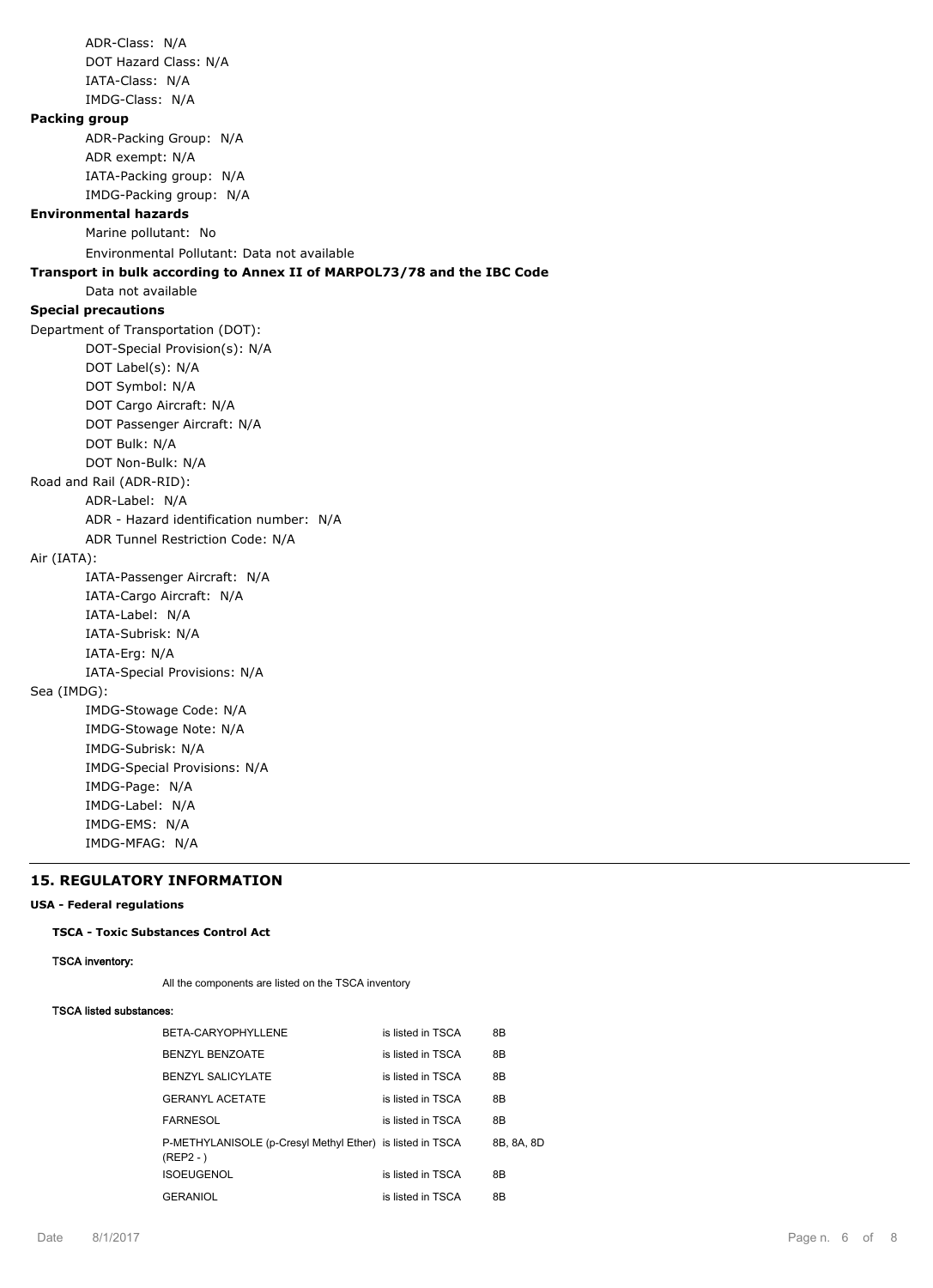#### **SARA - Superfund Amendments and Reauthorization Act**

#### **Section 302 - Extremely Hazardous Substances:**

no substances listed

#### **Section 304 - Hazardous substances:**

no substances listed

#### **Section 313 - Toxic chemical list:**

no substances listed

#### **CERCLA - Comprehensive Environmental Response, Compensation, and Liability Act**

#### **Substance(s) listed under CERCLA:**

no substances listed

#### **CAA - Clean Air Act**

#### **CAA listed substances:**

no substances listed

**CWA - Clean Water Act**

#### **CWA listed substances:**

no substances listed

#### **USA - State specific regulations**

**California Proposition 65**

#### **Substance(s) listed under California Proposition 65:**

no substances listed

#### **Massachusetts Right to know**

#### **Substance(s) listed under Massachusetts Right to know:**

no substances listed

#### **Pennsylvania Right to know**

#### **Substance(s) listed under Pennsylvania Right to know:**

no substances listed

#### **New Jersey Right to know**

#### **Substance(s) listed under New Jersey Right to know:**

no substances listed

#### **16. OTHER INFORMATION**

| Code             | <b>Description</b>                                                                                                                                                                                              |
|------------------|-----------------------------------------------------------------------------------------------------------------------------------------------------------------------------------------------------------------|
| H <sub>226</sub> | Flammable liquid and vapour.                                                                                                                                                                                    |
| H302             | Harmful if swallowed.                                                                                                                                                                                           |
| H304             | May be fatal if swallowed and enters airways.                                                                                                                                                                   |
| H312             | Harmful in contact with skin.                                                                                                                                                                                   |
| H315             | Causes skin irritation.                                                                                                                                                                                         |
| H317             | May cause an allergic skin reaction.                                                                                                                                                                            |
| H318             | Causes serious eye damage.                                                                                                                                                                                      |
| H319             | Causes serious eye irritation.                                                                                                                                                                                  |
| H320             | Causes eye irritation                                                                                                                                                                                           |
| H361             | Suspected of damaging fertility or the unborn child <state conclusively="" exposure="" exposure<br="" if="" is="" it="" no="" of="" other="" proven="" route="" routes="" that="">cause the hazard&gt;.</state> |
| H400             | Very toxic to aquatic life.                                                                                                                                                                                     |
| H401             | Toxic to aquatic life                                                                                                                                                                                           |
| H402             | Harmful to aquatic life                                                                                                                                                                                         |
| H411             | Toxic to aquatic life with long lasting effects.                                                                                                                                                                |
| H412             | Harmful to aquatic life with long lasting effects.                                                                                                                                                              |

#### Safety Data Sheet dated: 8/1/2017 - version 2

The information contained herein is based on our state of knowledge at the above-specified date. It refers solely to the product indicated and